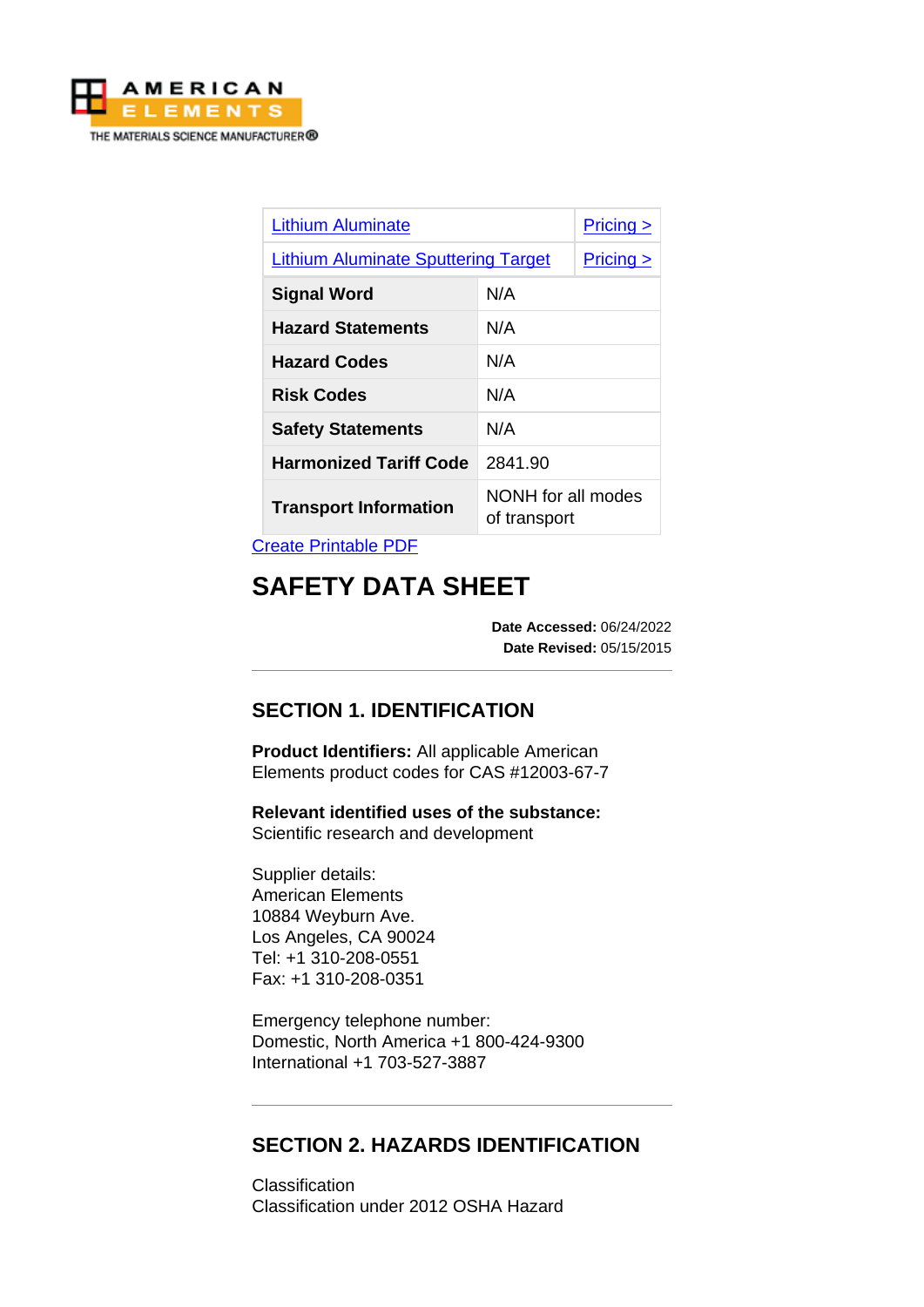Communication Standard (29 CFR 1910.1200) Based on available data, the classification criteria are not met Label Elements None required Hazards not otherwise classified (HNOC) None identified

#### **SECTION 3. COMPOSITION/INFORMATION ON INGREDIENTS**

Component: Aluminate (AlO21-), lithium CAS-No.: 12003-67-7 Weight %: <=100

# **SECTION 4. FIRST AID MEASURES**

Eye Contact Rinse immediately with plenty of water, also under the eyelids, for at least 15 minutes. Get medical attention. Skin Contact Wash off immediately with plenty of water for at least 15 minutes. Get medical attention immediately if symptoms occur. Inhalation Remove to fresh air. Get medical attention immediately if symptoms occur. Ingestion Clean mouth with water and drink afterwards plenty of water. Get medical attention if symptoms occur. Most important symptoms and effects None reasonably foreseeable. Notes to Physician Treat symptomatically

#### **SECTION 5. FIREFIGHTING MEASURES**

Suitable Extinguishing Media Not combustible. Unsuitable Extinguishing Media No information available Flash Point No information available Method - No information available Autoignition Temperature No information available Explosion Limits Upper No data available Lower No data available Sensitivity to Mechanical Impact No information available Sensitivity to Static Discharge No information available Specific Hazards Arising from the Chemical Keep product and empty container away from heat and sources of ignition.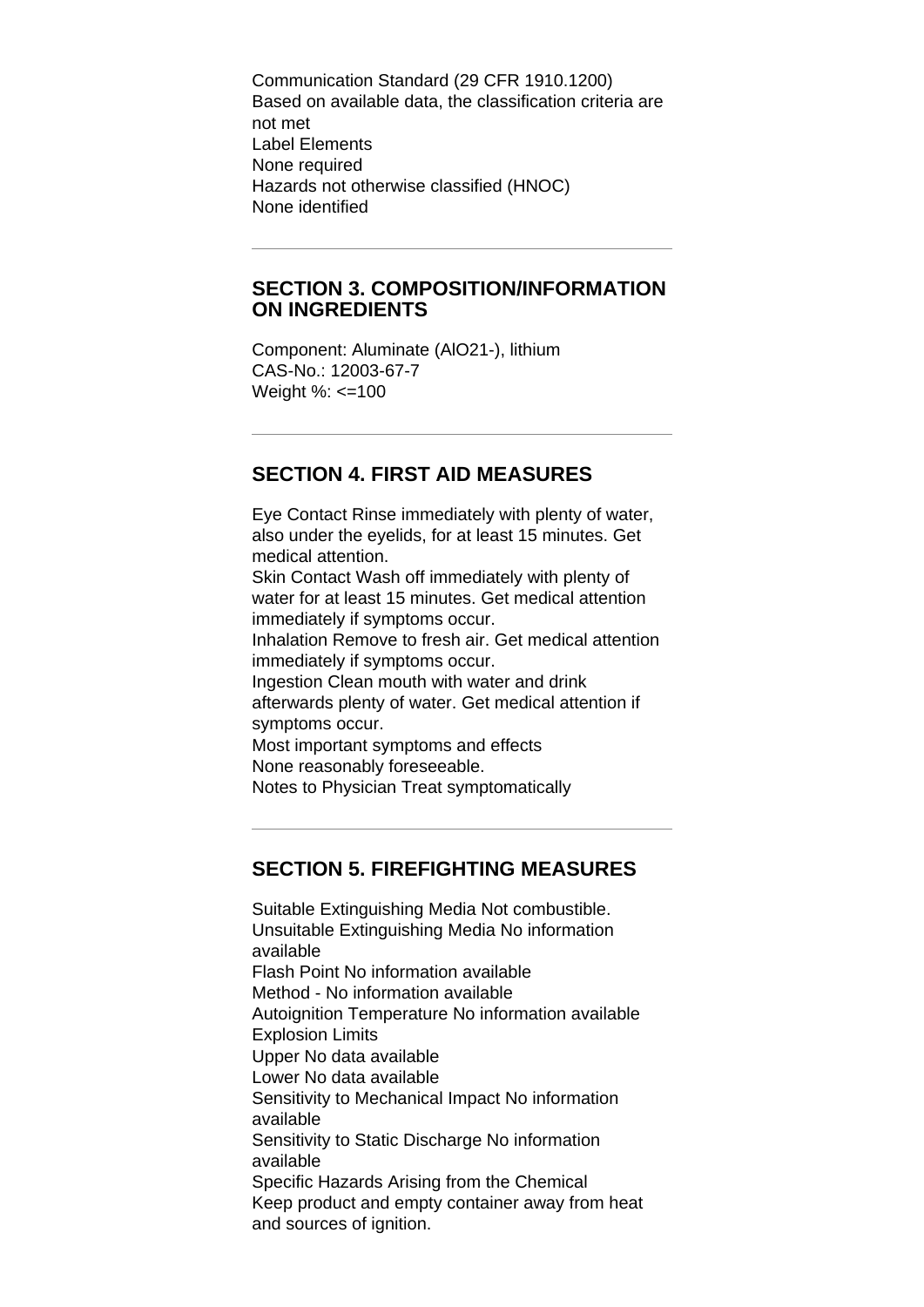Hazardous Combustion Products Lithium oxide. Fumes of aluminum or aluminum oxide. Protective Equipment and Precautions for Firefighters As in any fire, wear self-contained breathing apparatus pressure-demand, MSHA/NIOSH (approved or equivalent) and full protective gear.

#### **SECTION 6. ACCIDENTAL RELEASE MEASURES**

Personal Precautions Ensure adequate ventilation. Use personal protective equipment as required. Avoid dust

formation.

Environmental Precautions Should not be released into the environment. See Section 12 for additional **Ecological** 

Information. Do not allow material to contaminate ground water system. Do not flush into surface water or sanitary sewer system. Methods for Containment and Clean

Up

Sweep up and shovel into suitable containers for disposal. Avoid dust formation.

# **SECTION 7. HANDLING AND STORAGE**

Handling Wear personal protective equipment/face protection. Ensure adequate ventilation. Avoid contact with skin, eyes or clothing. Avoid ingestion and inhalation. Avoid dust formation. Storage Keep containers tightly closed in a dry, cool and well-ventilated place.

## **SECTION 8. EXPOSURE CONTROLS/PERSONAL PROTECTION**

Exposure Guidelines This product does not contain any hazardous materials with occupational exposure limitsestablished by the region specific regulatory bodies.

Engineering Measures None under normal use conditions.

Personal Protective Equipment

Eye/face Protection Wear appropriate protective eyeglasses or chemical safety goggles as described by

OSHA's eye and face protection regulations in 29 CFR 1910.133 or European Standard EN166.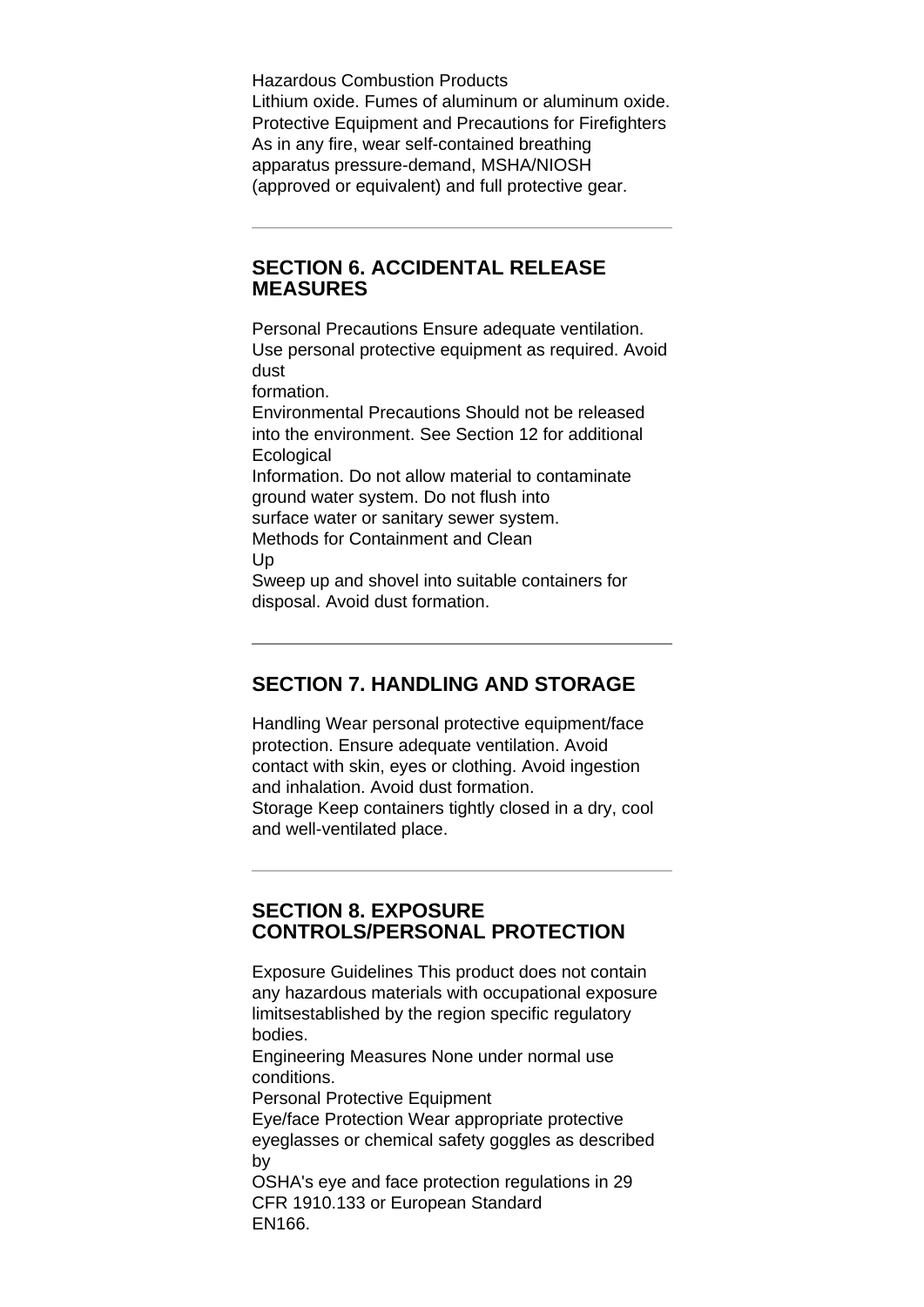Skin and body protection Wear appropriate protective gloves and clothing to prevent skin exposure. Respiratory Protection No protective equipment is needed under normal use conditions. Hygiene Measures Handle in accordance with good industrial hygiene and safety practice.

#### **SECTION 9. PHYSICAL AND CHEMICAL PROPERTIES**

Physical State Solid Appearance No information available Odor Odorless Odor Threshold No information available pH No information available Melting Point/Range > 1625 °C / 2957 °F Boiling Point/Range No information available Flash Point No information available Evaporation Rate Not applicable Flammability (solid,gas) No information available Flammability or explosive limits Upper No data available Lower No data available Vapor Pressure No information available Vapor Density Not applicable Specific Gravity 2.62 g/cm3 Solubility No information available Partition coefficient; n-octanol/water No data available Autoignition Temperature No information available Decomposition Temperature No information available Viscosity Not applicable Molecular Formula LiAlO2 Molecular Weight 65.92

#### **SECTION 10. STABILITY AND REACTIVITY**

Reactive Hazard None known, based on information available Stability Stable under normal conditions. Conditions to Avoid Incompatible products. Incompatible Materials Oxidizing agent Hazardous Decomposition Products Lithium oxide, Fumes of aluminum or aluminum oxide Hazardous Polymerization Hazardous polymerization does not occur. Hazardous Reactions None under normal processing.

# **SECTION 11. TOXICOLOGICAL**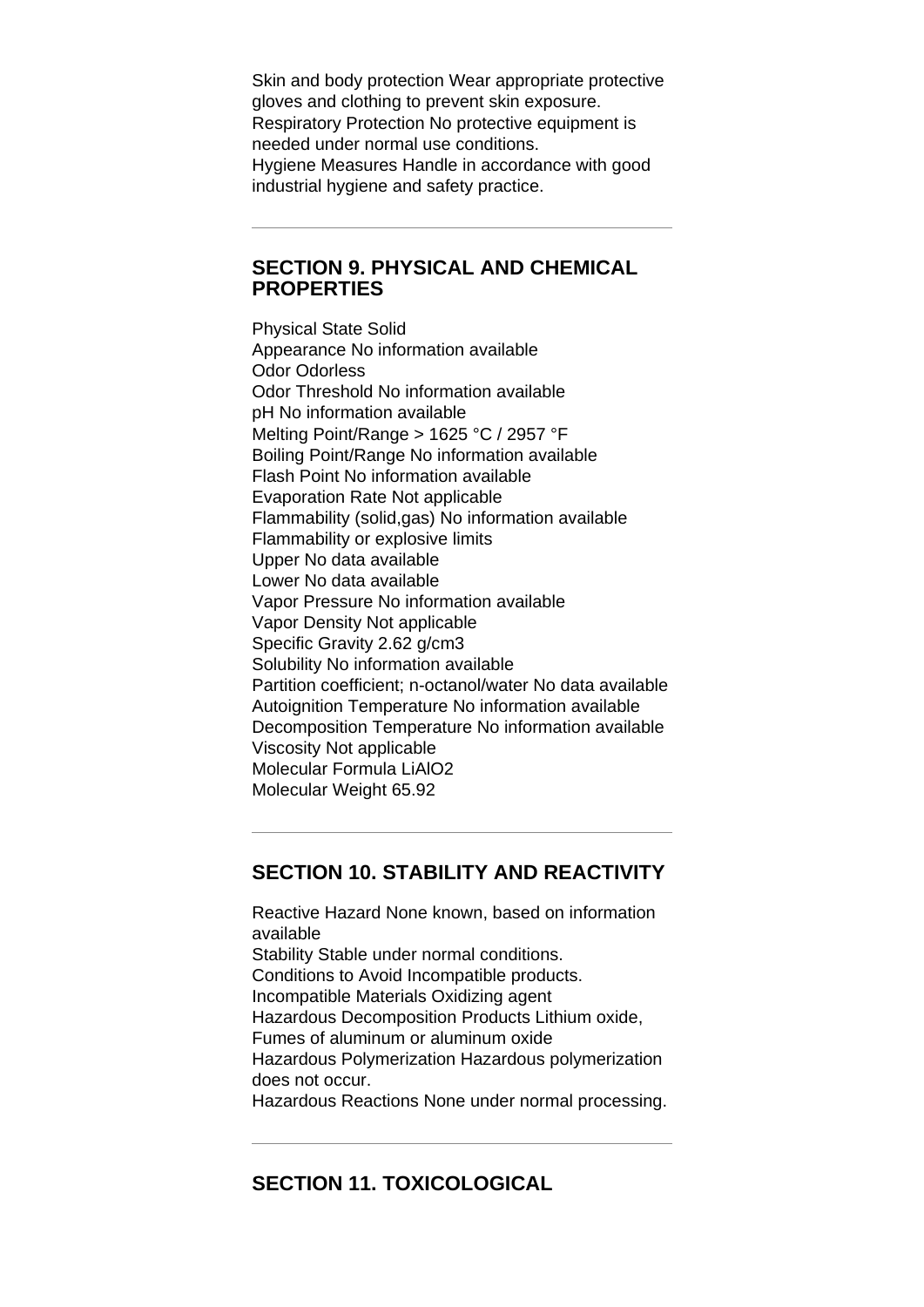## **INFORMATION**

Acute Toxicity Product Information Component Information Toxicologically Synergistic **Products** No information available Delayed and immediate effects as well as chronic effects from short and long-term exposure Irritation No information available Sensitization No information available Carcinogenicity The table below indicates whether each agency has listed any ingredient as a carcinogen. Mutagenic Effects No information available Reproductive Effects No information available. Developmental Effects No information available. Teratogenicity No information available. STOT - single exposure None known STOT - repeated exposure None known Aspiration hazard No information available Symptoms / effects,both acute and delayed No information available Endocrine Disruptor Information No information available Other Adverse Effects The toxicological properties have not been fully investigated.

# **SECTION 12. ECOLOGICAL INFORMATION**

**Ecotoxicity** May cause long-term adverse effects in the environment. Do not allow material to contaminate ground water system. Persistence and Degradability Insoluble in water May persist Bioaccumulation/ Accumulation No information available. Mobility Is not likely mobile in the environment due its low water solubility.

#### **SECTION 13. DISPOSAL CONSIDERATIONS**

Waste Disposal Methods Chemical waste generators must determine whether a discarded chemical is classified as a hazardous waste. Chemical waste generators must also consult local, regional, and national hazardous waste regulations to ensure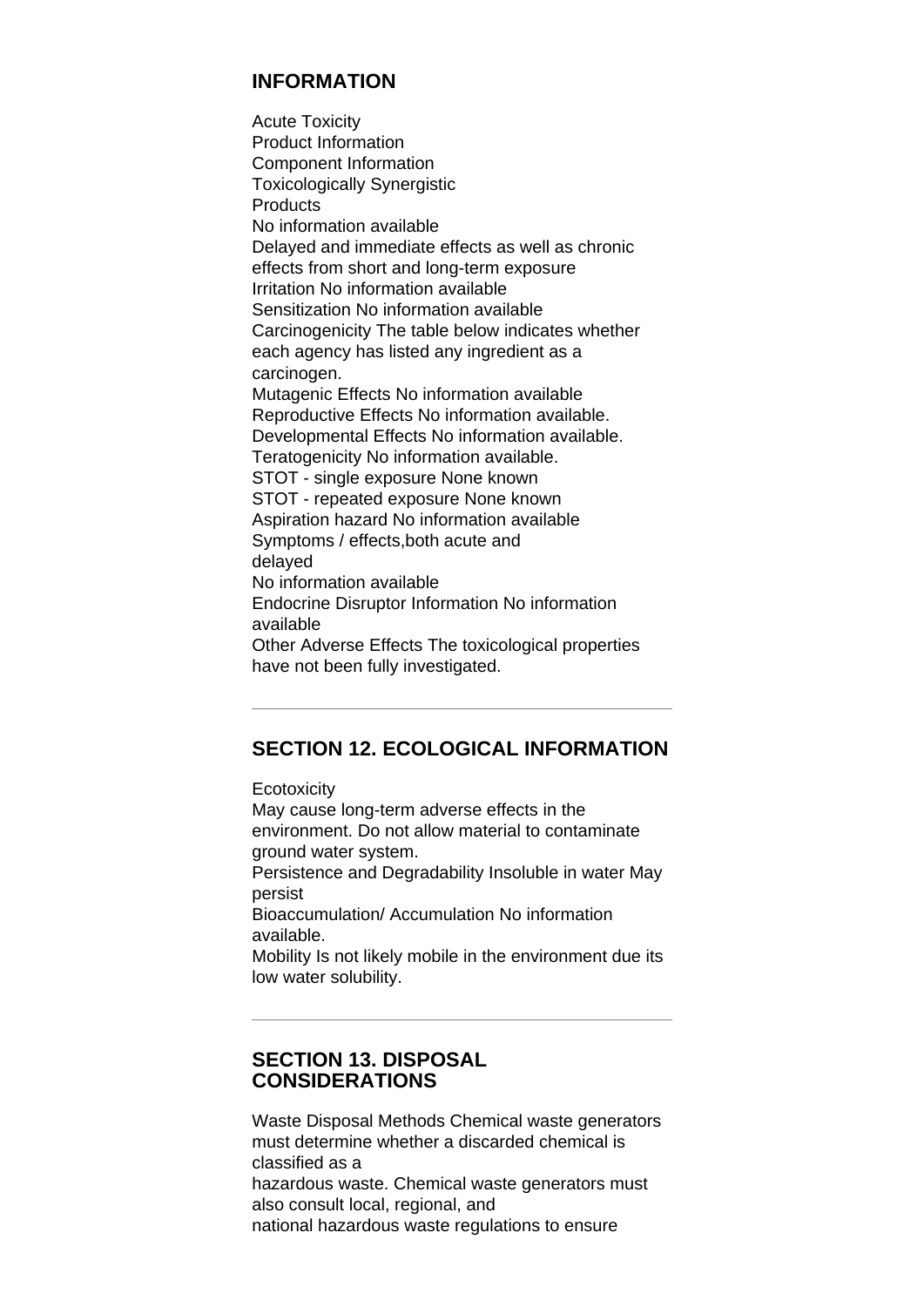## **SECTION 14. TRANSPORT INFORMATION**

DOT Not regulated TDG Not regulated IATA Not regulated IMDG/IMO Not regulated

#### **SECTION 15. REGULATORY INFORMATION**

U.S. Federal Regulations SARA 313 Not applicable SARA 311/312 Hazard Categories See section 2 for more information CWA (Clean Water Act) Not applicable Clean Air Act Not applicable OSHA - Occupational Safety and Health Administration Not applicable CERCLA Not applicable California Proposition 65 This product does not contain any Proposition 65 chemicals. U.S. State Right-to-Know **Regulations** Not applicable U.S. Department of Transportation Reportable Quantity (RQ): N DOT Marine Pollutant N DOT Severe Marine Pollutant N U.S. Department of Homeland **Security** This product does not contain any DHS chemicals. Other International Regulations Mexico - Grade No information available

#### **16. OTHER INFORMATION**

Safety Data Sheet according to Regulation (EC) No. 1907/2006 (REACH). The above information is believed to be correct but does not purport to be all inclusive and shall be used only as a guide. The information in this document is based on the present state of our knowledge and is applicable to the product with regard to appropriate safety precautions. It does not represent any guarantee of the properties of the product. American Elements shall not be held liable for any damage resulting from handling or from contact with the above product. See reverse side of